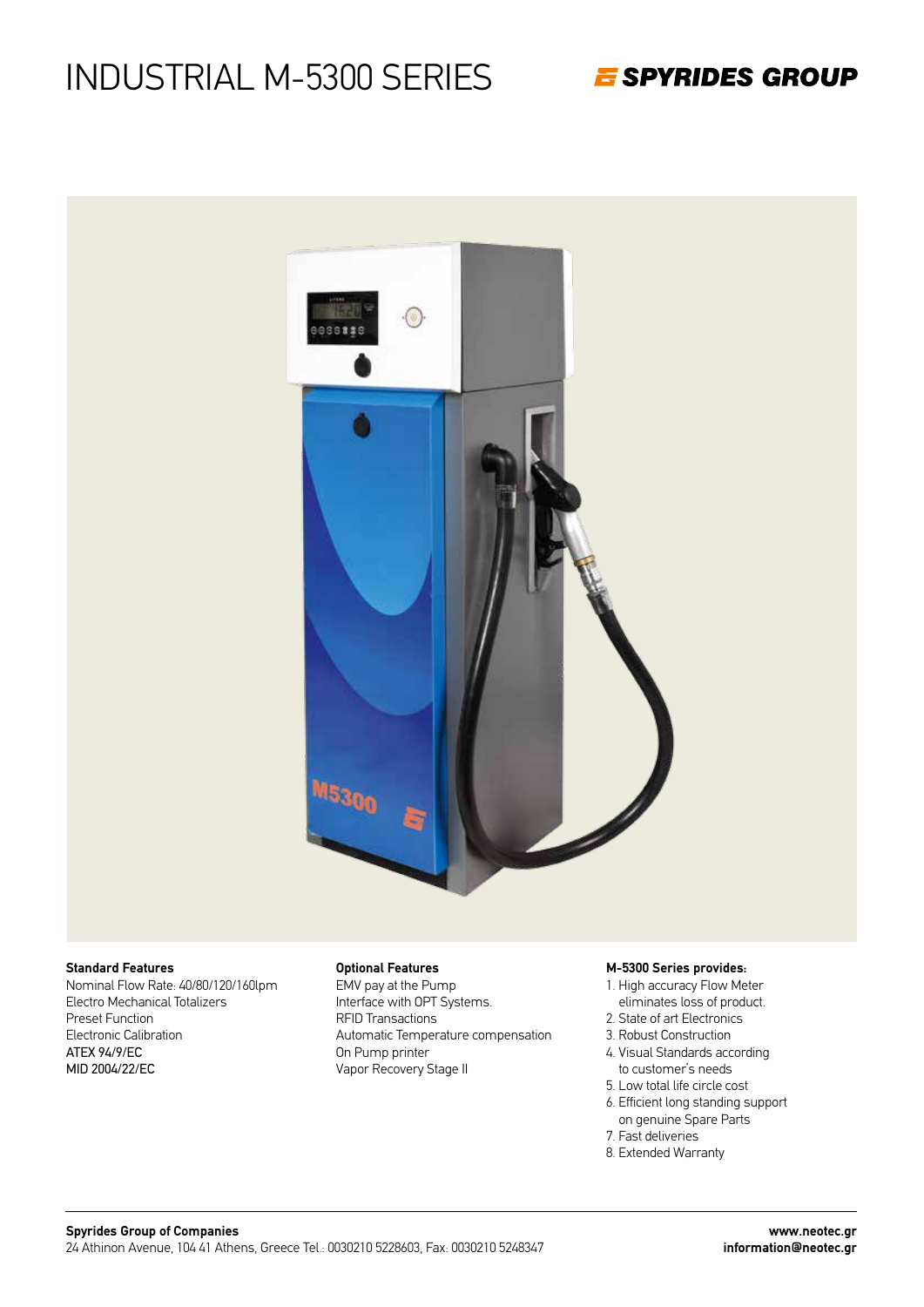### **Design features**



#### **STATE OF ART PRODUCTION FACILITIES**

- Production facility housed in an industrial building of 3500m2. To comply with the up-to-date technological market requirements the production is equipped with state of art equipment such as punching machines [CNC], testing facilities, underground fuel depots and MRP warehouses software.
- Production facility certified according to ATEX 94/9/EC and MID/2004/22 Directives.



#### **EXTERIOR HOUSING**

- Galvanized Steel Metal Panels, powder coating paint for excellent appearance, maximum protection and long life.
- Durable construction in harsh environmental conditions.
- Stainless Steel Metal Panels (optionally)



#### **HYDRAULICS**

- High quality hydraulic components designed for Easy Installation, Simplicity on Operation and Minimum Maintenance Requirements.
- Flow Meter and Pumping Unit are certified according to MID 2004/22/EC Directive, ensuring highest accuracy.



#### **ELECTRONICS**

- R&D Electronics Dept. manned with certified engineers, offering tailor made solutions.
- Electronics according to latest technology, with password MID Certified.
- Built in diagnostics with error codes indicated in state of the art LCD Backlight Displays.
- IFSF Communication Protocol.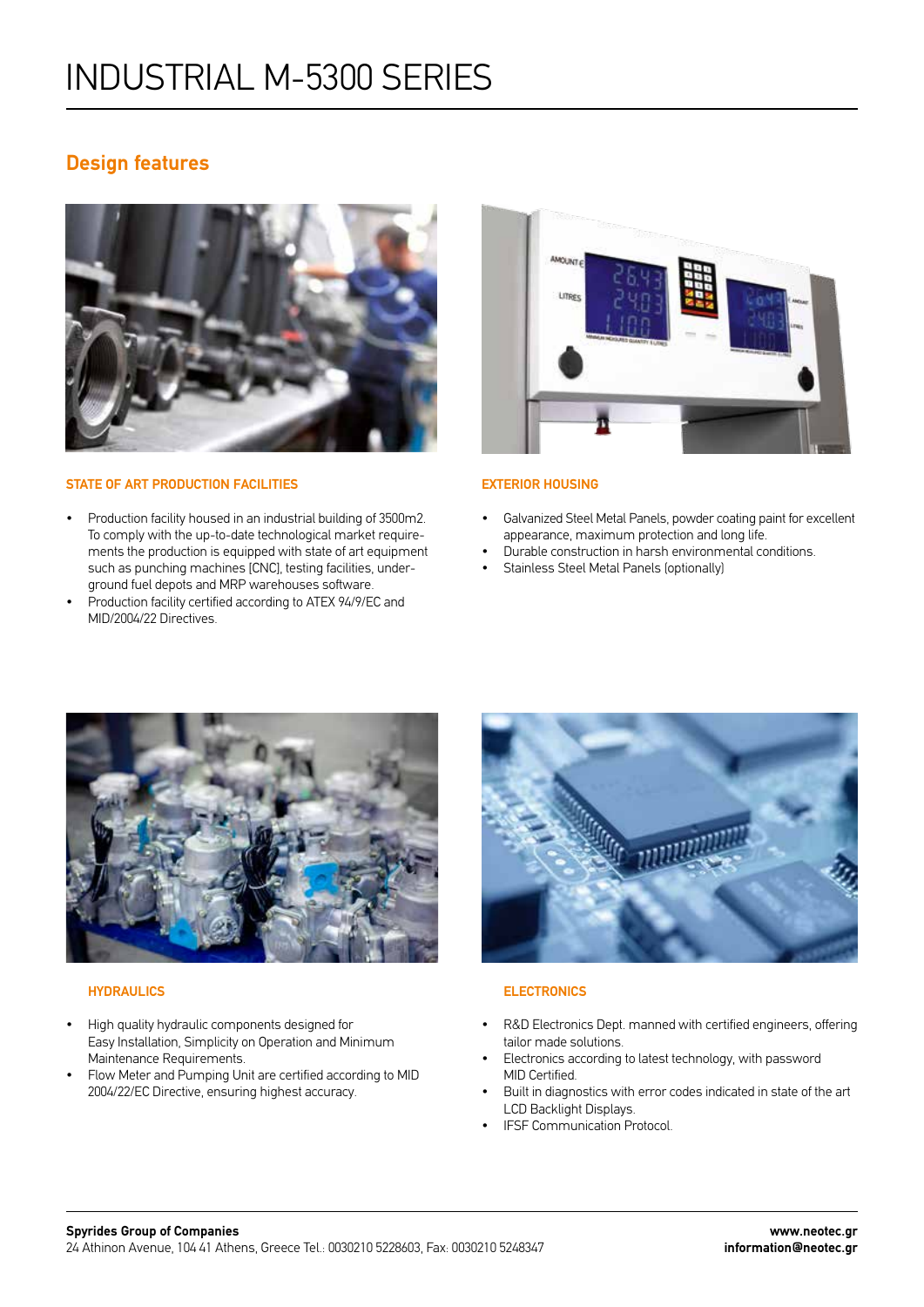### **Technical Specs**



INDUSTRIAL FUEL DISPENSER (OPTIONALLY RETAIL) SUCTION TYPE OR PRESSURE TYPE SINGLE OR DUAL HOSE – SINGLE OR DUAL PRODUCT **FLOW RATE: 40 / 80 / 120 / 160 lpm**

#### **Flow Meter**

Positive displacement meter, corrosion proof, composed of materials with long-life and long-wear characteristic. Measuring accuracy within: ±0.2%. Cylinder cover adjustment device provides easy field calibration. Micro exterior adjustment. Min. Flow rate: 5 lpm Max. Flow rate: 90 lpm Minimum adjustable quantity: 0.025%. Delivery capacity per revolution: 0.5L Repeatable Tolerance: +/- 0.1% Applicable with unleaded gasoline 15%-20% MTBE / Gas Oil / kerosene. MID Certification

#### **Suction Pump**

Sliding vane type (Optionally Gear Type) Suction head 4 meters. With air eliminator, micro filtration, adjustable by-pass valve and control valve. Belt driven pumping unit. Min. Flow rate: 5 lpm Max. Flow rate: 90 lpm MID Certification

#### **Electronics**

Atmel AVR Risc-Processor Accuracy class: 0.5 Electromagnetic environment class: E1 Automatic Temperature Compensation Self diagnostics MID Certification

### **Hose**

Type: Petrochemical & Chemical Internal diameter: 3/4'' (Gasoline) / 1'' (Diesel) Length: 4.0m (Optionally any other length) High quality braid reinforced antistatic hose Certified: EN 1360/1

#### **Nozzle**

Type: Automatic Body: Aluminum Seals: Buna – N, Viton Spout: Aluminum Inlet diameter for Gasoline: 3/4'' Inlet diameter for Diesel:1'' UL LISTED / ATEX